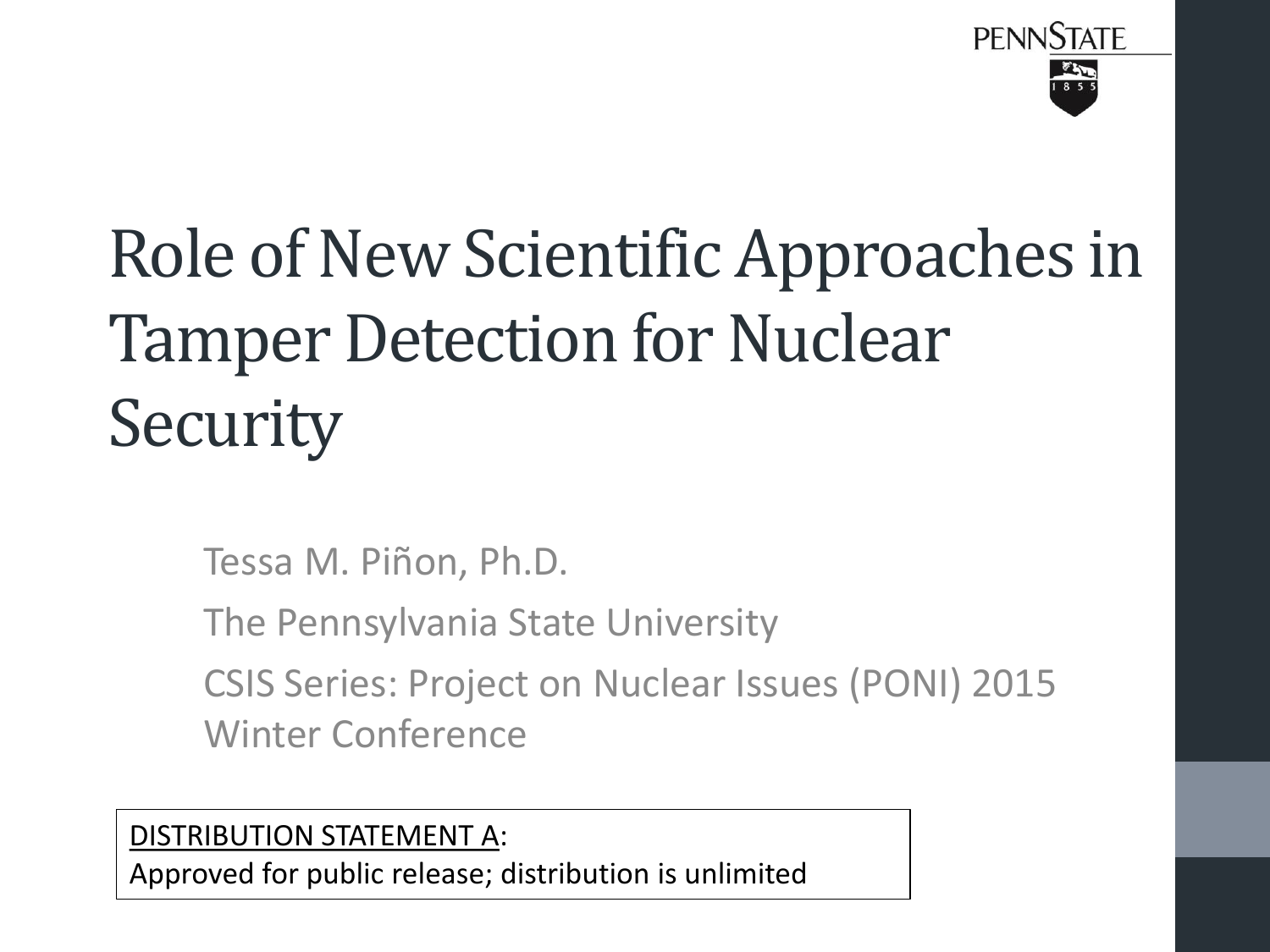### Challenges of securing weapons, installations, and materials

- Complexity of today's multi-polar nuclear world poses significant challenges for safeguarding nuclear materiel
- Securing materials and controlling unattended areas present technical and operational challenges
- Concerns about the "sophisticated adversary"
	- Rapid advancements and availability of science and technology may make new spoofing methods easier to employ



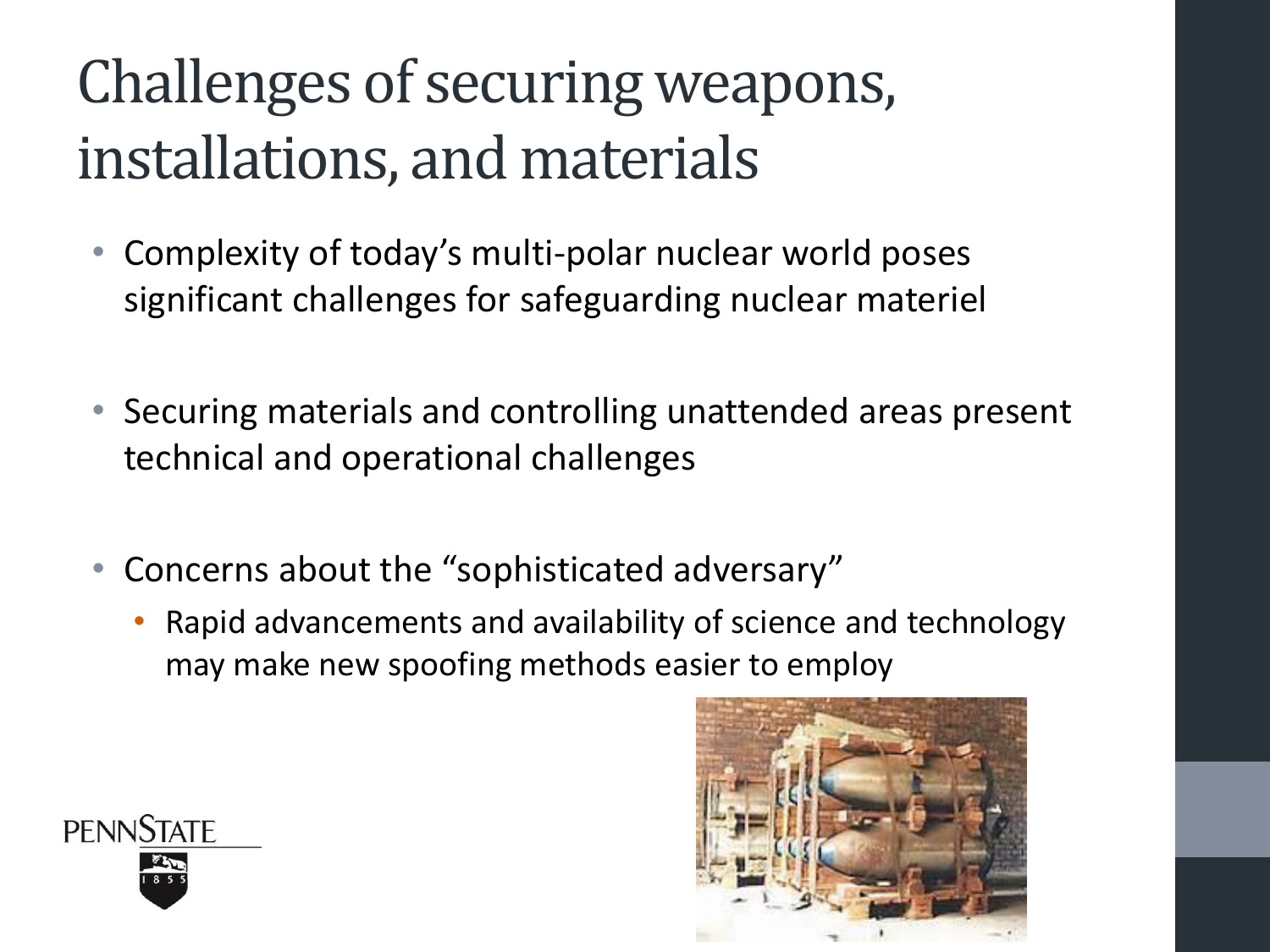## What can tamper-indicating devices accomplish?

- **Security**: Provide indelible and unambiguous evidence of intrusion in real-time
- **Verification**: Assist with assuring compliance with international nuclear agreements
- **Inventory control**: Reduce threats of proliferation, theft, vandalism, and sabotage of nuclear materials

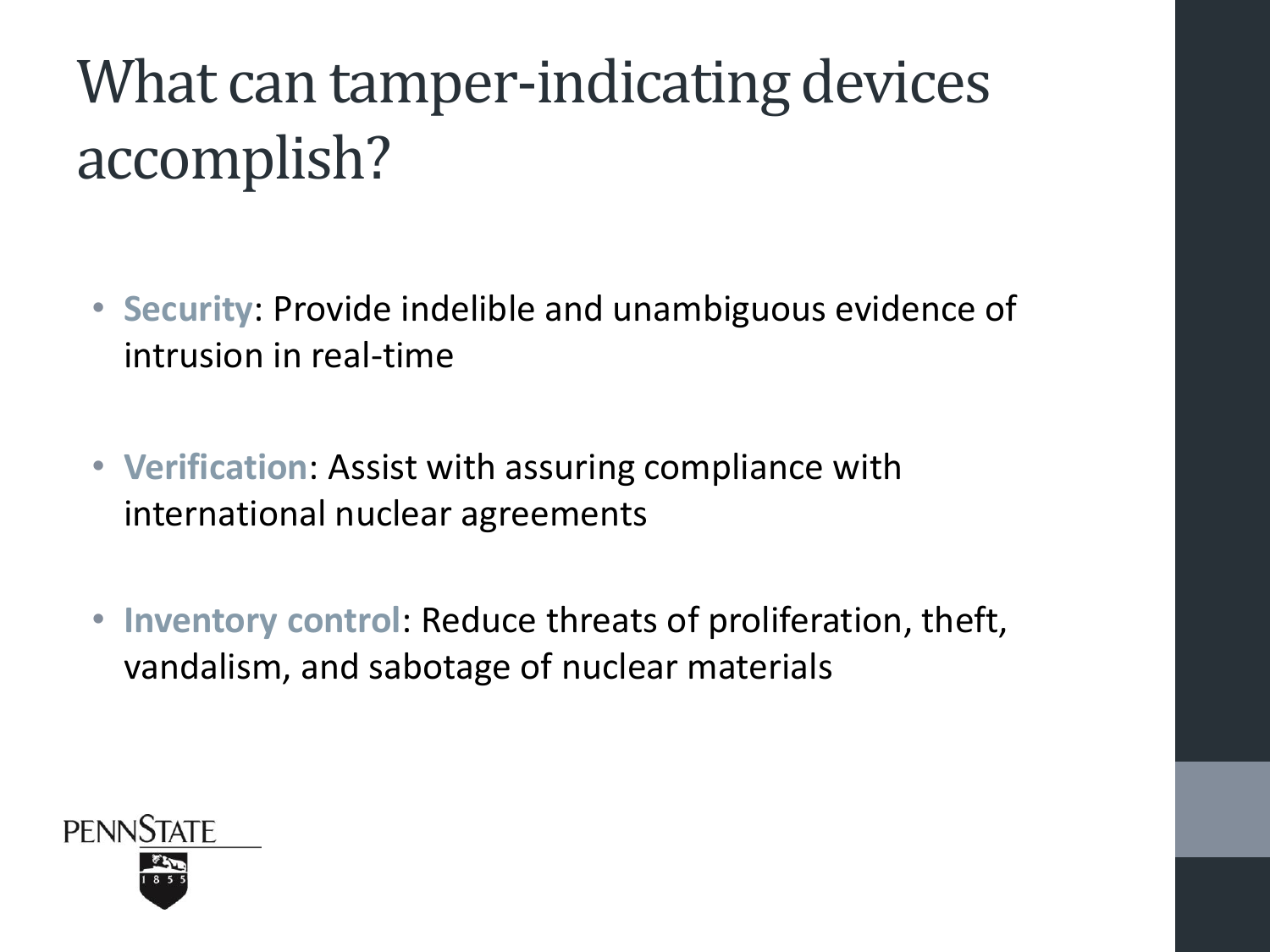# Conventional physical security devices employed today

#### **Fiber Optic Seal**

Source: http://web.ornl.gov/ sci/nsed/gstd/

**Cobra Seal (Passive) Electro Optical Sealing System (Active)**





Source: H. Undem, PNNL, 2008, http://web.ornl.gov/sci/nsed/outreach/present ation/2011/Undem.pdf

| <b>Passive</b><br>methods | <b>Active</b><br>methods |
|---------------------------|--------------------------|
| *Adhesive<br>labels       | *Electronic<br>seals     |
| *Foils, films             | *Fiber optic<br>seals    |
| *Wires,<br>cables         |                          |
| Glitter paint<br>seals    |                          |
| *Simple tags<br>and locks |                          |

\*Source: R.G. Johnston, 2001, http://cns.miis.edu/npr/pdfs/81j ohn.pdf

#### **These devices may not be the complete solution!**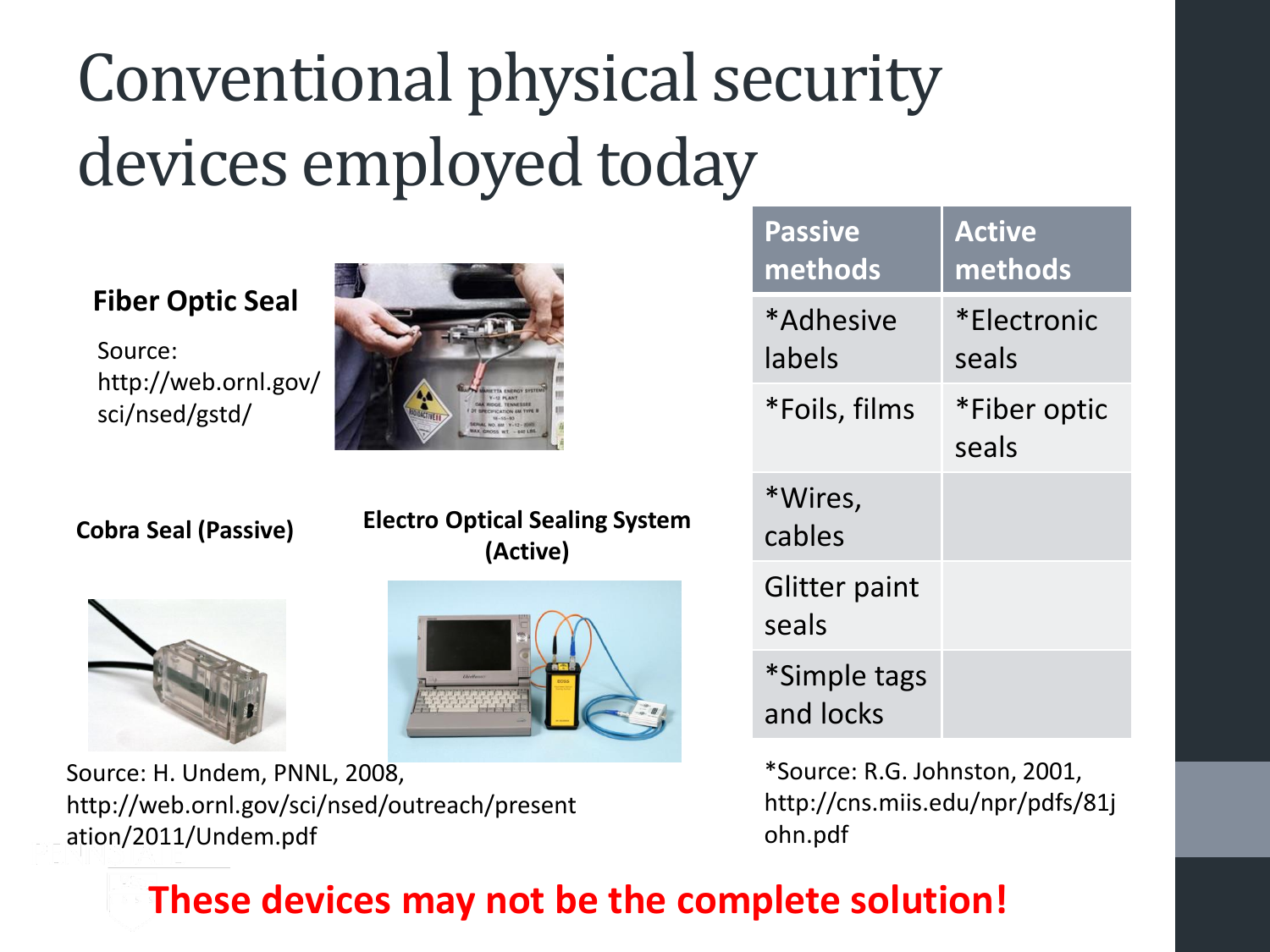## The need for new approaches

*"Tamper-proof" devices deemed adequate today may not be tomorrow*

- The risk of technological surprise is too great
- It is important to reexamine assumptions since mature technologies today will evolve over time
- Better tamper-indicating approaches are sorely needed to ensure compliance with treaties and nonproliferation agreements

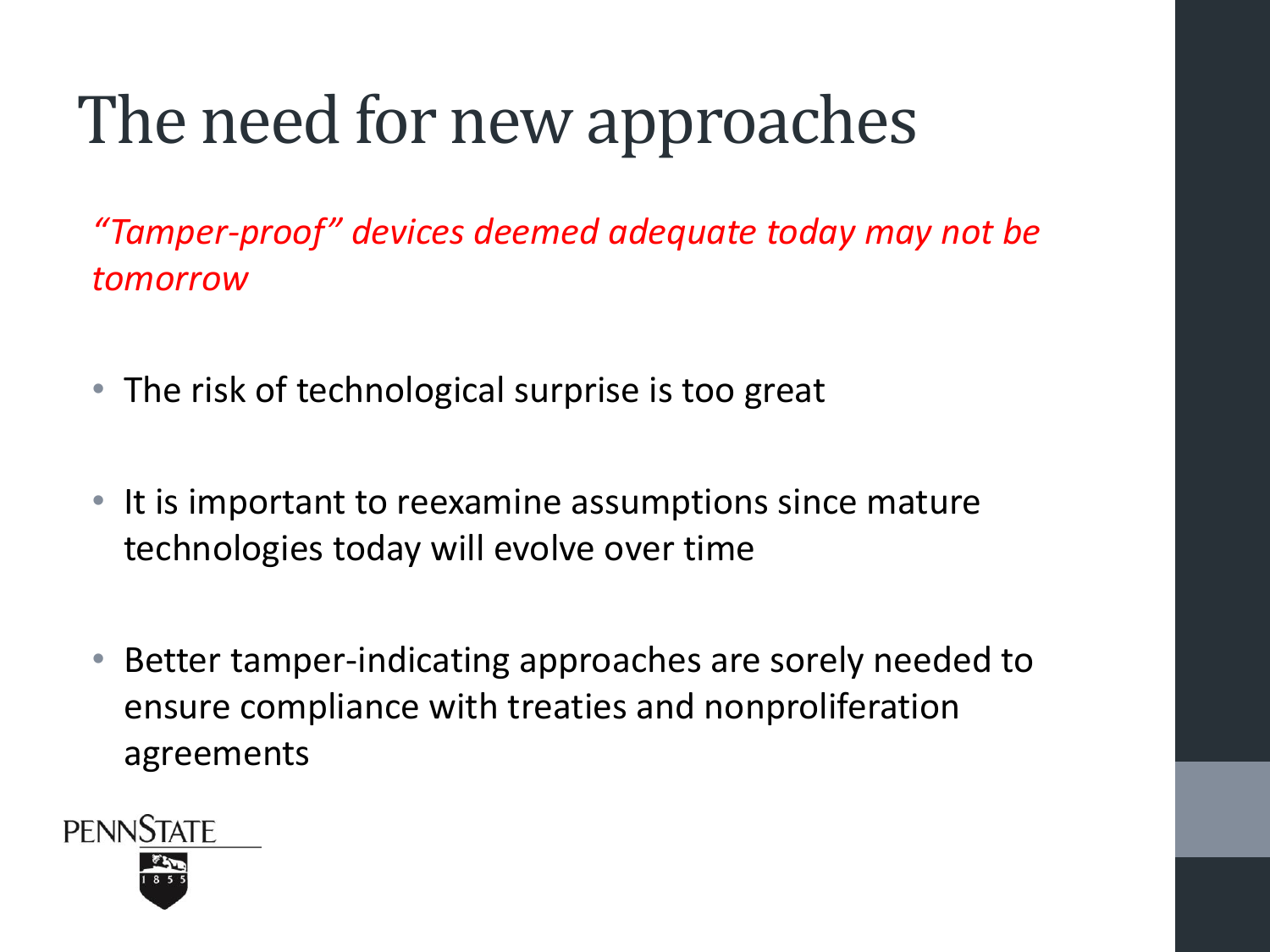

Source: DTRA Thrust Area 5, J9-BA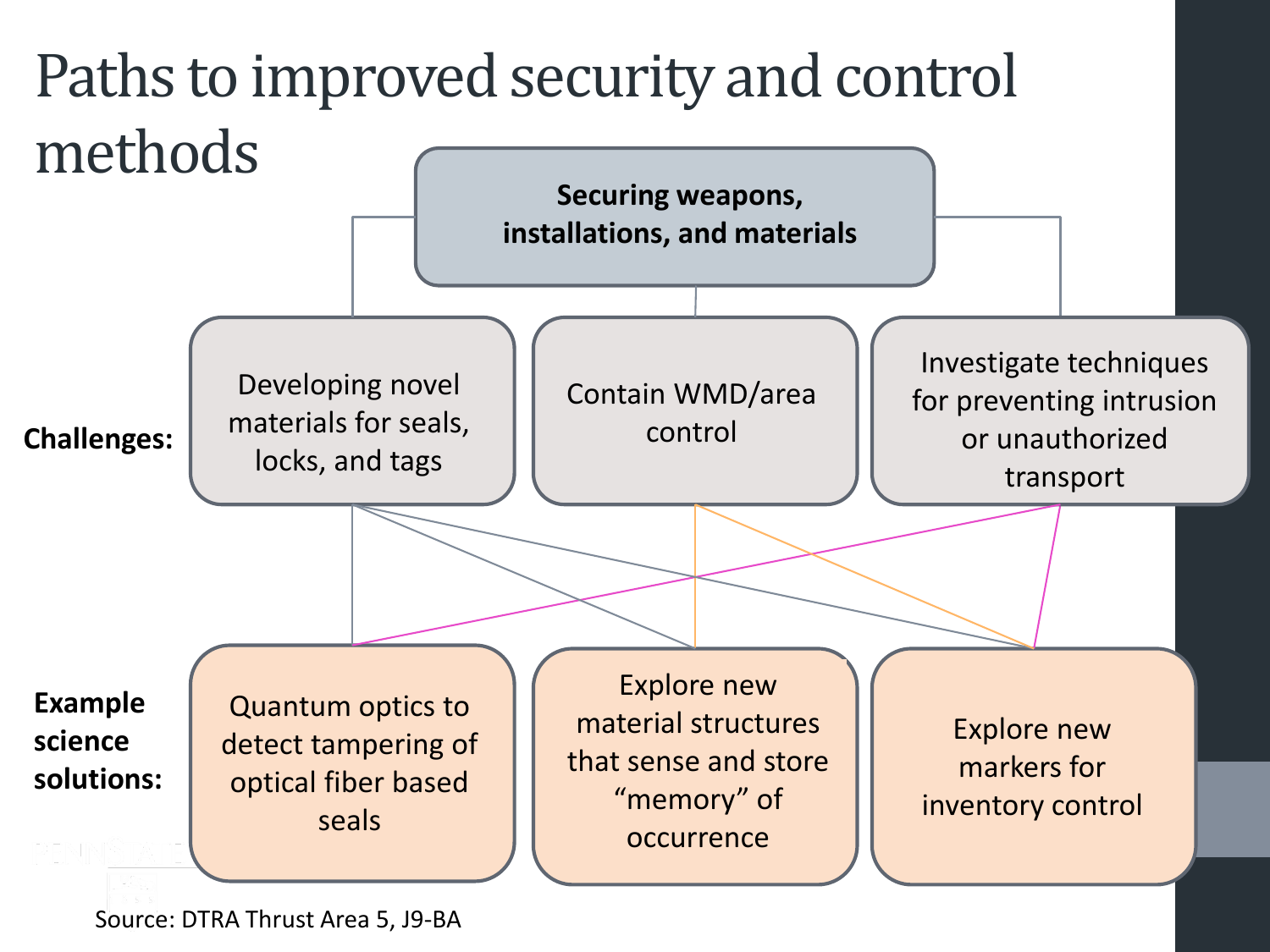# Quantum science approaches for tamper detection



SCIENCE OPPORTUNITIES:

- Close vulnerability gaps in classical optical sensors
	- Apply techniques from quantum physics for realizing "quantum seals"\*
	- Thwart "middle-man attacks" of intercepting-resending optical signals

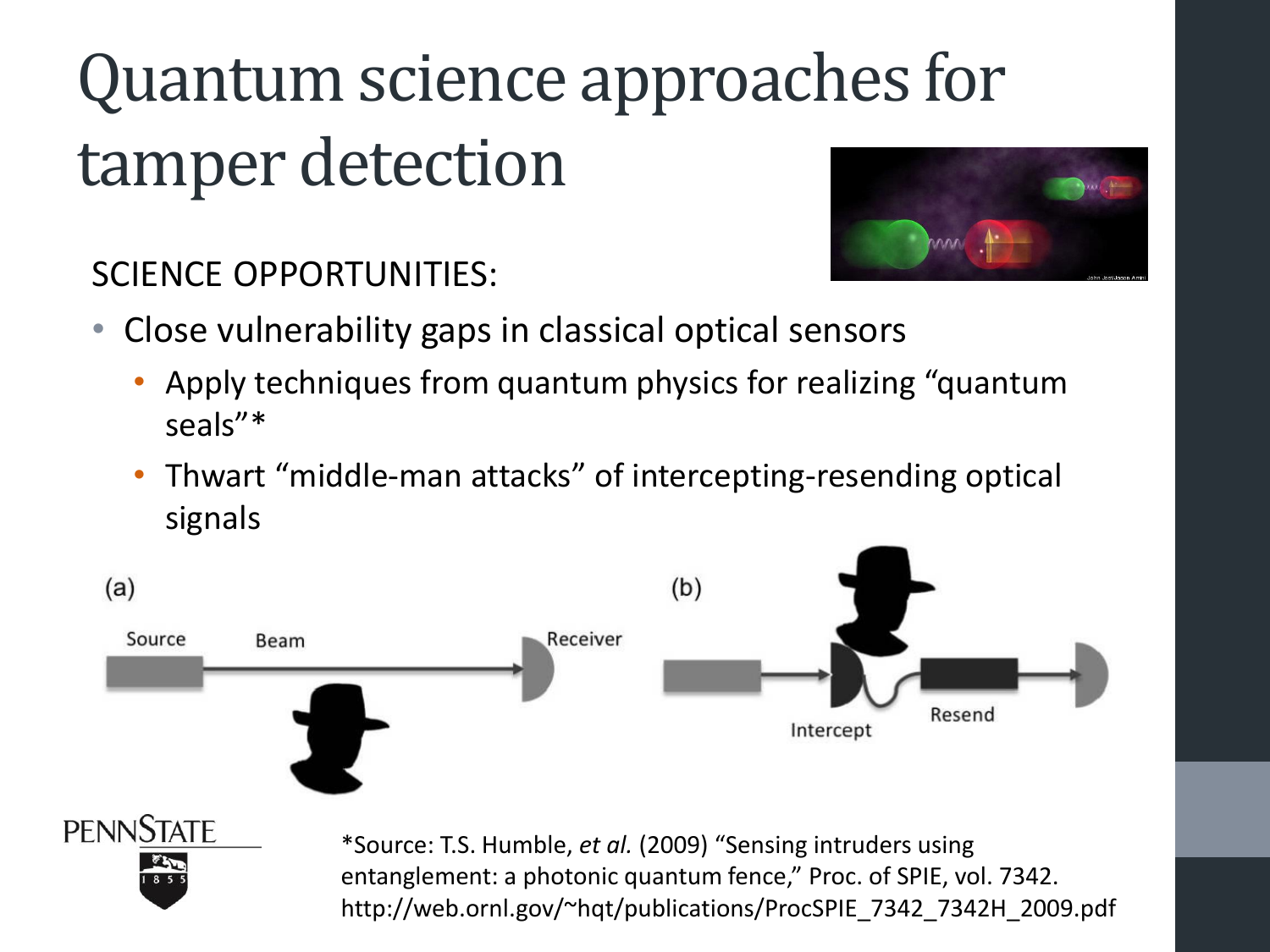# Materials science approaches for tamper detection



SCIENCE OPPORTUNITIES:

- Develop "smart" materials that *sense and respond* to their environment
	- Elicit response from mechanical pressure (e.g. touch)<sup>\*</sup>, chemicals, temperature, radiation, and other stimuli
	- Creation of unique "fingerprints" when material is touched\*
- Smart materials could be integrated with electronic systems
	- Alert and respond to a tampering incident in real-time
	- Log when incident occurred

**PENNSTATE** 

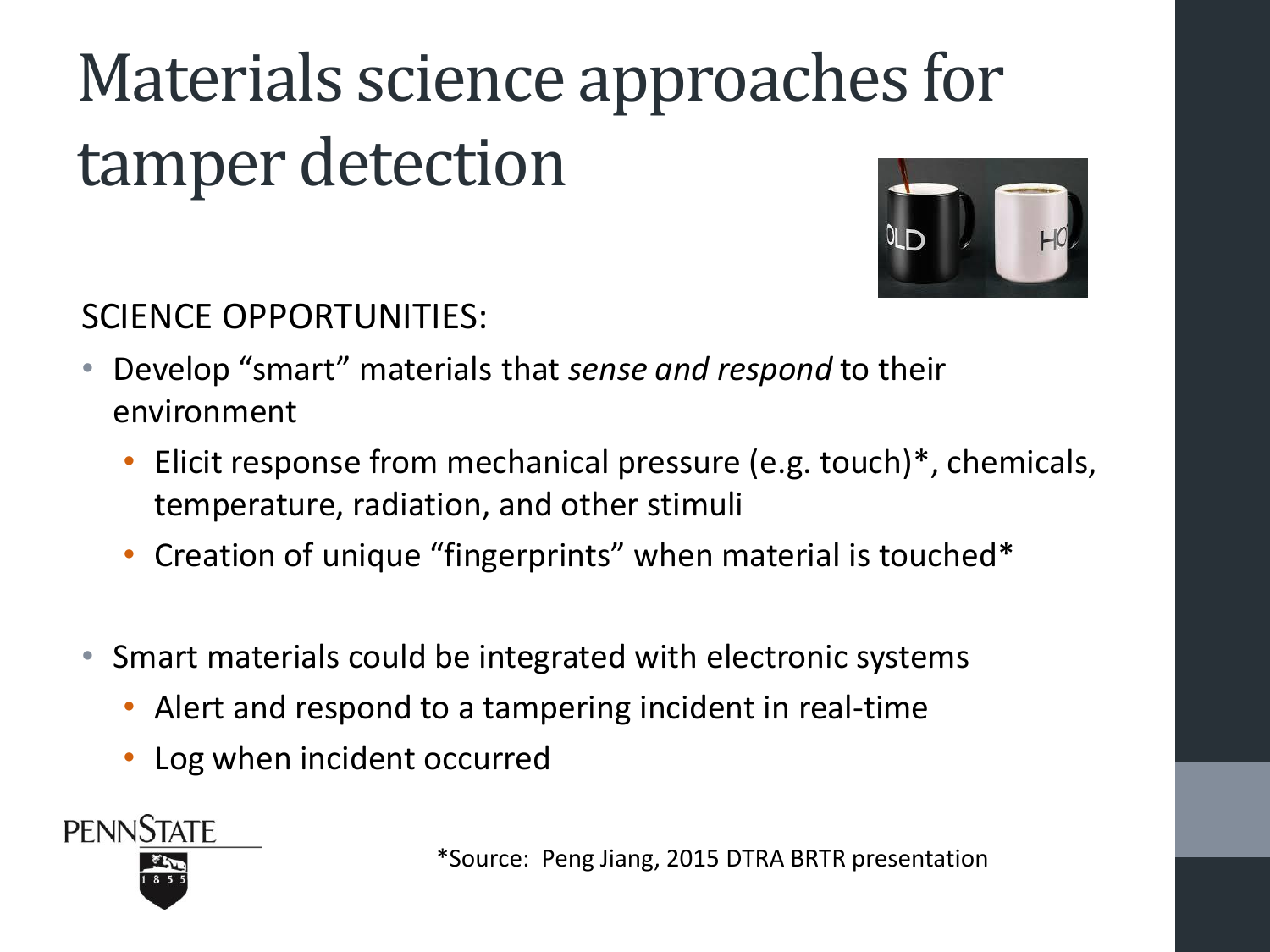## New markers for inventory control

There is a need to ensure continuity of chain of custody of materiel

#### SCIENCE OPPORTUNITIES:

- New methods for tagging materials
- Laser surface authentication for seals\*
	- Make unique surface textures that are difficult to reproduce\*
- Consider dual-use technologies
	- Anti-counterfeit security labels used in consumer products and currency purposes

\*Sources: R.D. Murphy, *et al.* (2013) *Appl Phys Lett,* 102(21). David P. Adams, 2015 DTRA BRTR presentation





#### Opportunity for polymer opals in security printing?

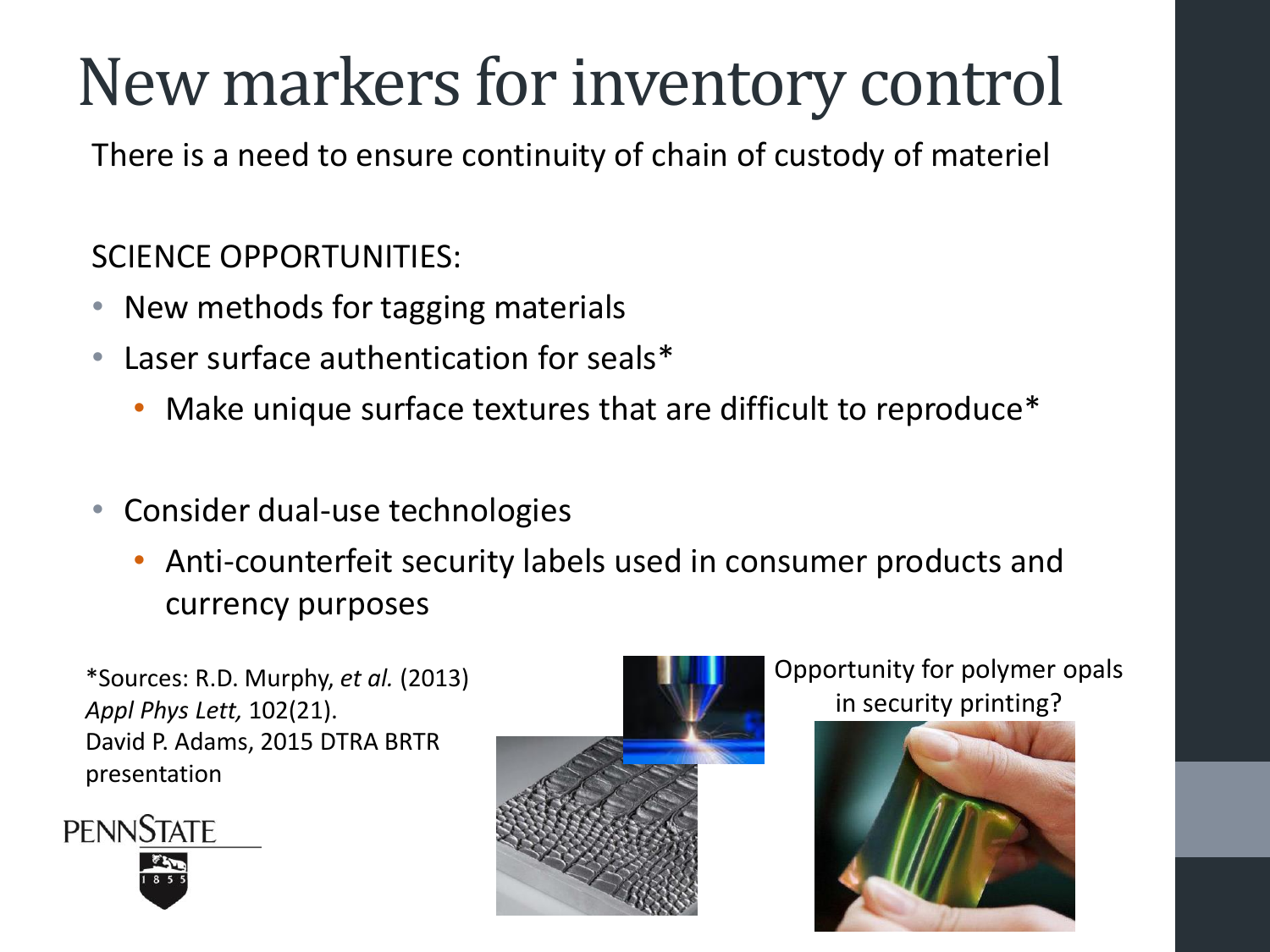# Concluding Points

- New scientific avenues can shape landscape for cooperative international nuclear policy
	- Tamper-indicating device(s) serve as *one* measure for ensuring confidence in treaty compliance among nations
	- Emerging scientific discoveries may help define new treaty conditions and verification capabilities
- Element of science "push" for nonproliferation treaties and agreements
	- Consider future treaties 10-20 years from now ("treaty after next")
- Consider emerging areas of science and engineering
	- Possible opportunities for dual-use technologies (e.g. commercial sector)

**PENNSTATE** 

CTBTO OSI exercise